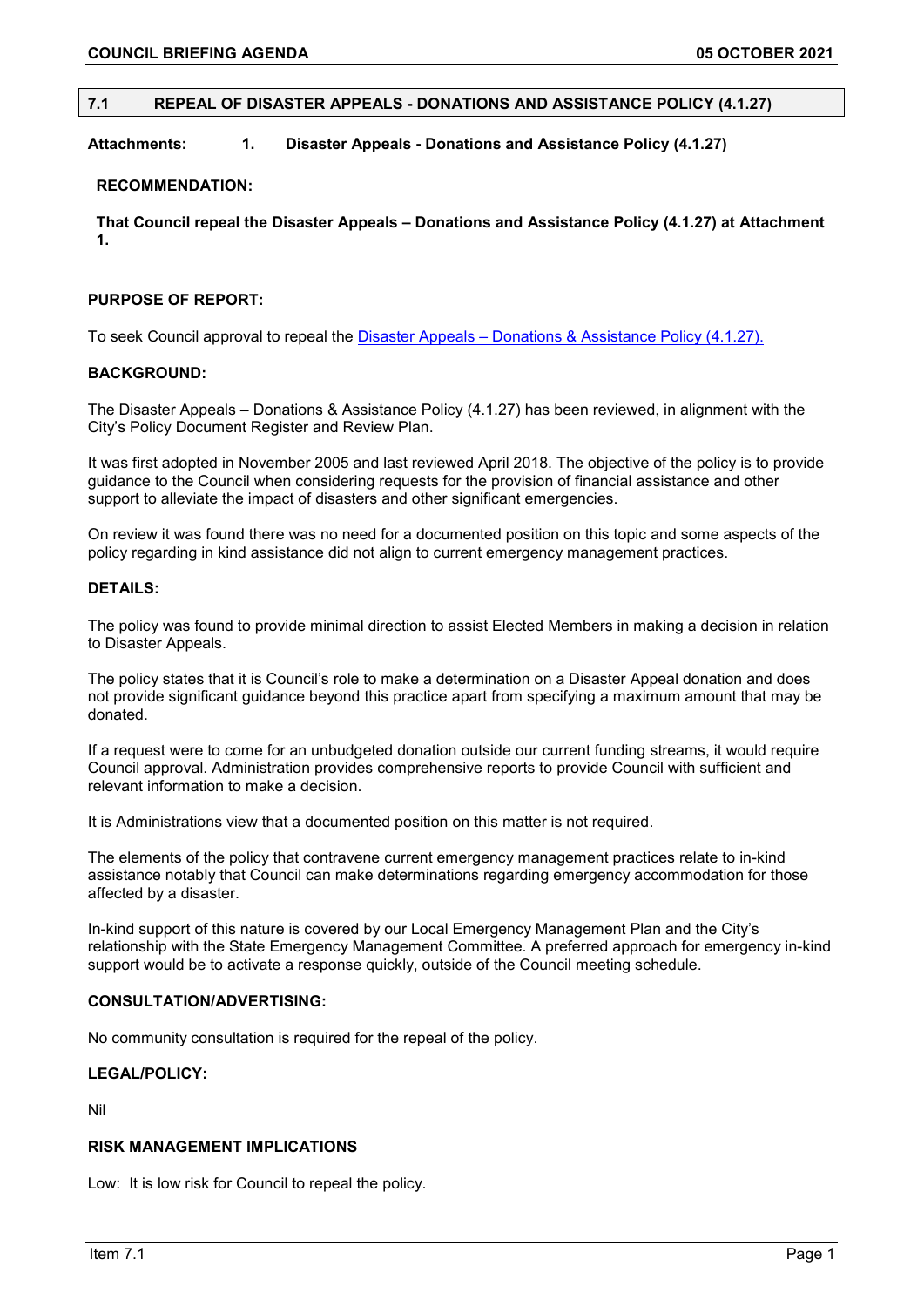# **STRATEGIC IMPLICATIONS:**

This is in keeping with the City's *Strategic Community Plan 2018-2028*:

## Innovative and Accountable

*We are open and accountable to an engaged community.*

# **SUSTAINABILITY IMPLICATIONS:**

This does not contribute to any specific sustainability outcomes of the *City's Sustainable Environment Strategy 2019-2024,* nor have any negative environmental impacts.

# **PUBLIC HEALTH IMPLICATIONS:**

This does not contribute to any public health outcomes in the *City's Public Health Plan 2020-2025.*

# **FINANCIAL/BUDGET IMPLICATIONS:**

Nil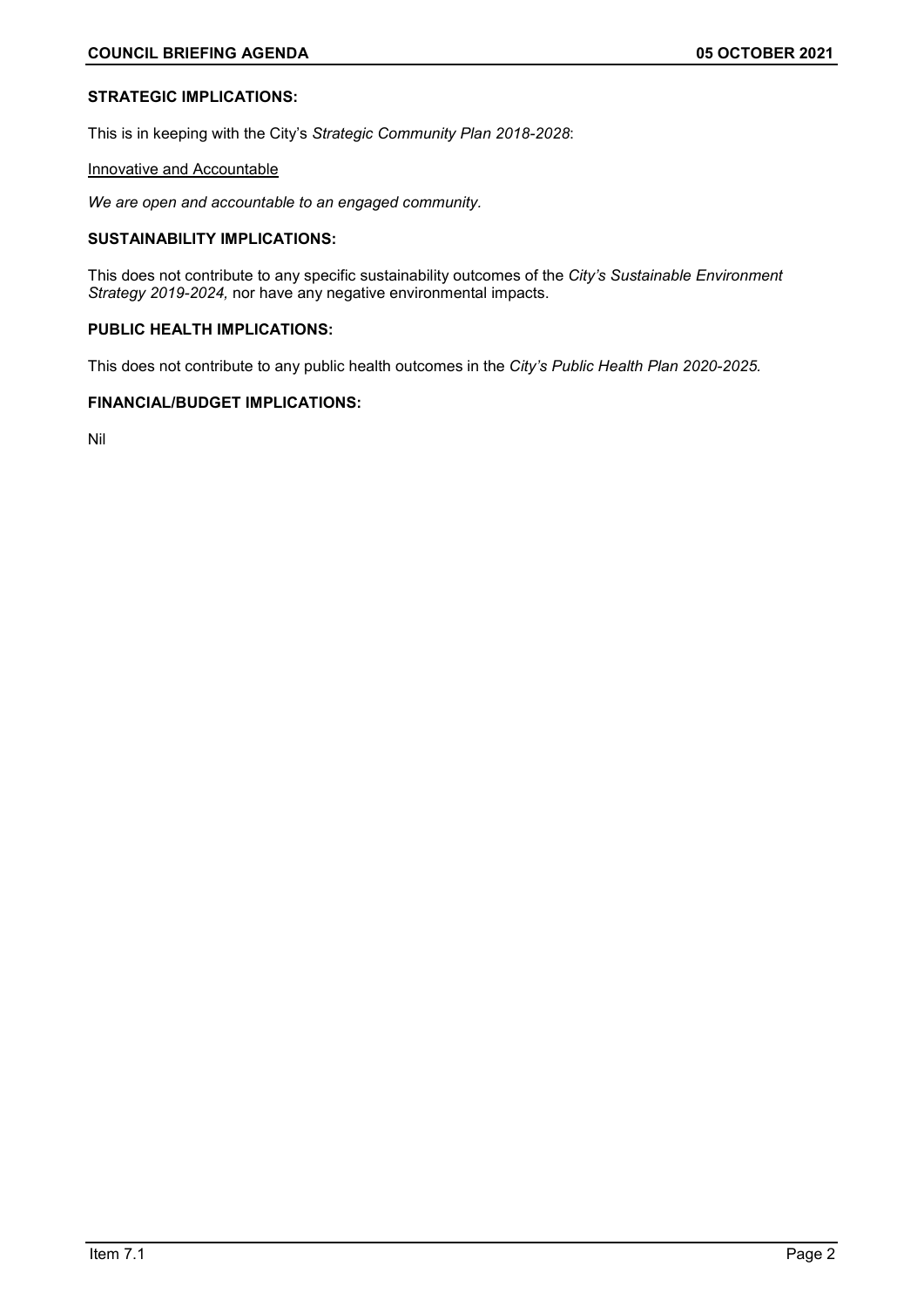CITY OF VINCENT POLICY MANUAL COMMUNITY PARTNERSHIPS<br>POLICY NO: 4.1.27 DISASTER APPEALS - DONATIONS AND ASSISTANCE

### **POLICY NO: 4.1.27**

### **DISASTER APPEALS - DONATIONS AND ASSISTANCE**

#### **OBJECTIVES**

To provide guidance to the Council when considering requests for the provision of financial assistance and other support to alleviate the impact of disasters and other significant emergencies

### **POLICY STATEMENT**

#### $\mathbf{1}$ **Council to Approve Requests**

All requests to provide financial assistance and other support to alleviate the impact of disasters and other significant emergencies shall be in response to an appeal launched by the Federal, State, Local Government or other bona fide agency (Lord Mayor's Disaster Appeal) and shall be reported to the Council for consideration and determination.

#### $2.$ **Financial Support**

- $(a)$ Financial support shall be limited to a maximum of \$7,009 (Indexed by CPI on 1 July of each year - includes 2017 increase) to any one disaster or other significant emergency appeal.
- $(b)$ In the event of more than one relief organisation/agency being involved in the Disaster Appeal, the Council shall determine the most appropriate relief organisation to receive the support.
- $(c)$ Financial support will only be made to approved agencies/organisations and cash donations will not be made directly to individuals.

#### 3. **Non-financial Support**

The Council will consider support, other than financial, which includes but is not limited to:

- $(a)$ the provision and use of the City's resources, machinery, vehicles, equipment for disasters which occur within Australia;
- the use of the City's buildings and facilities for emergency accommodation  $(b)$ and other approved purposes;
- $(c)$ support for employees with professional expertise who wish to assist in the disaster by releasing the person on payment of their current salary and conditions, assistance to travel costs and incidental costs, provision of emergency clothing, equipment and the like which is necessary for the duration of the employees absence to a maximum of \$7,009 (Indexed by CPI on 1 July of each year - includes 2017 increase);
- the use of City as a receiving agent for any donations by the public; and  $(d)$
- $(e)$ any other bona fide requests which may arise from a disaster or emergency.

Page 1 of 2